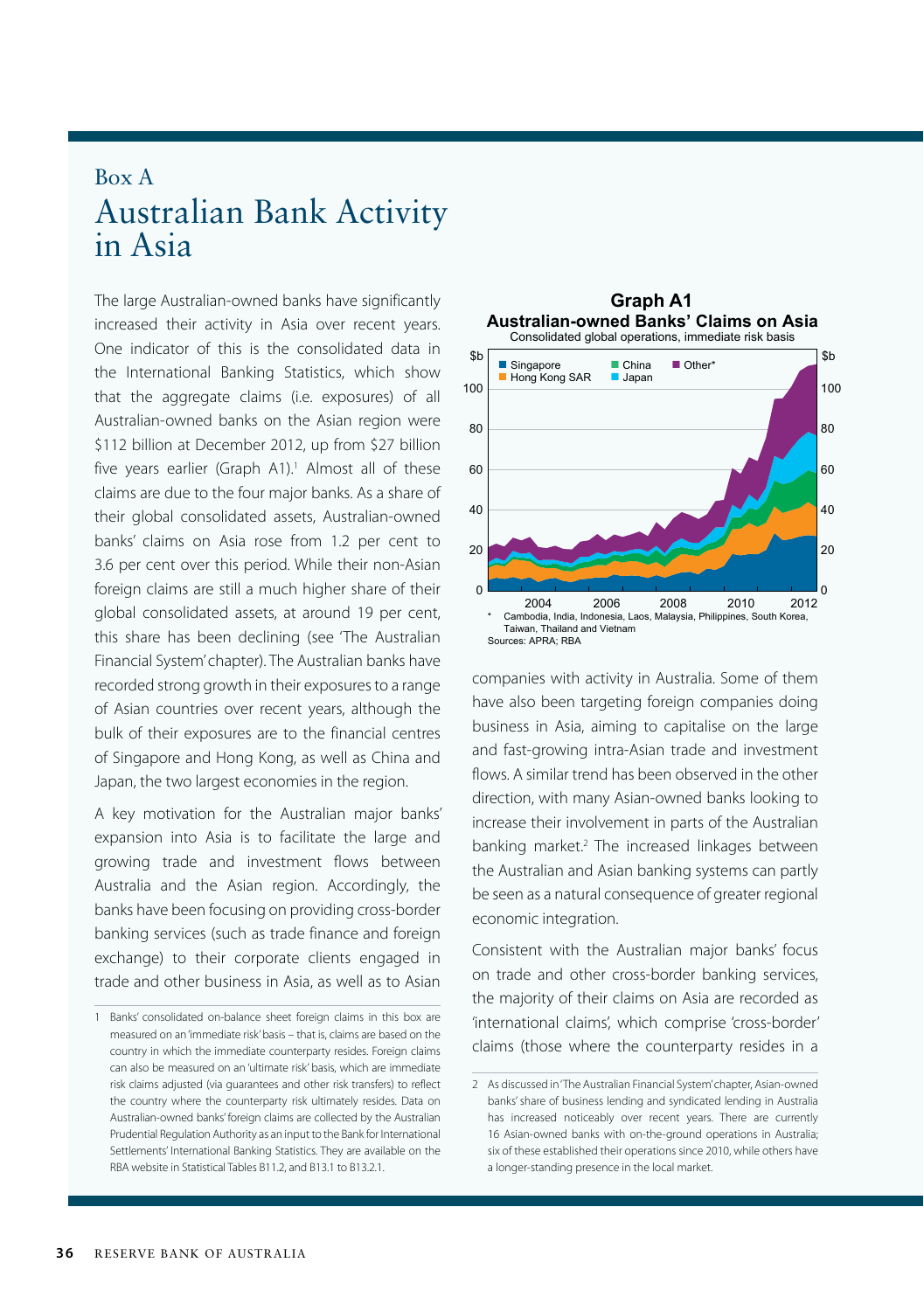different country to the banking entity that booked the claim) and local claims of the Australian banks' Asian operations that are denominated in foreign (i.e. non-local) currency (Table A1). This is in contrast to the major banks' main overseas markets, New Zealand and the United Kingdom, where most of their claims are booked through local operations and are claims on local residents denominated in the local currency.

The bulk of the Australian banks' international claims on Asia have less than 12 months to maturity; this is likely to partly reflect their provision of trade facilities, which typically have short maturities of up to 180 days. Some trade facilities, such as letters of credit, are off-balance sheet exposures though, and are therefore not included in these claims data. Short-dated trade facilities typically pose smaller funding and credit risks to banks than long-term lending, and margins on these facilities therefore also tend to be relatively low. The escalation of the euro area debt crisis and the associated pullback of some euro area banks from the Asian region in 2011 and early 2012 created opportunities for Australian banks to expand their trade financing business in the Asian region. More recently, the improvement in global market sentiment and increased competition from other banks in the region have reportedly contributed to a tightening of margins in these markets. Australian banks are also involved in the provision of long-term corporate loans in Asia, such as through their participation in syndicated lending, although to a lesser extent than some large Asian banks that are expanding in the Asian region.

While increasing their institutional and corporate business in Asia has been the primary focus of the major Australian banks, some of them have also been expanding into retail banking in a number of Asian jurisdictions, including Hong Kong, Indonesia, Singapore, Taiwan and Vietnam. In doing so, the banks have generally targeted certain segments of the retail market, such as more affluent customers or those with links to Australia, partly because of the difficulties competing with the larger incumbent banks in the broader retail market.

While all of the major Australian banks have increased their activity in the Asian region over recent years, ANZ has accounted for a large part of the growth and its overall exposure to Asia is much bigger than those of the other banks. Building a larger presence in Asia is a key component of ANZ's 'super regional' strategy that it adopted in 2007. The other major

|                                     | December 2007 | December 2012 |
|-------------------------------------|---------------|---------------|
| Claims by type                      |               |               |
| International claims <sup>(a)</sup> | 21            | 65            |
| of which. <sup>(b)</sup>            |               |               |
| $0-3$ months                        | 10            | 35            |
| $3-12$ months                       |               |               |
| Greater than 12 months              | 8             | 19            |
| Local claims in local currency      | 6             | 47            |
| <b>Total claims</b>                 | 27            | 112           |

## **Table A1: Australian-owned Banks' Claims on Asia** Consolidated global operations, immediate risk basis, \$ billion

(a) Cross-border claims plus local claims denominated in foreign currency; cross-border claims are those where the counterparty resides in a different country to the banking entity where the claim is booked (b) Residual maturity basis

Sources: APRA; RBA